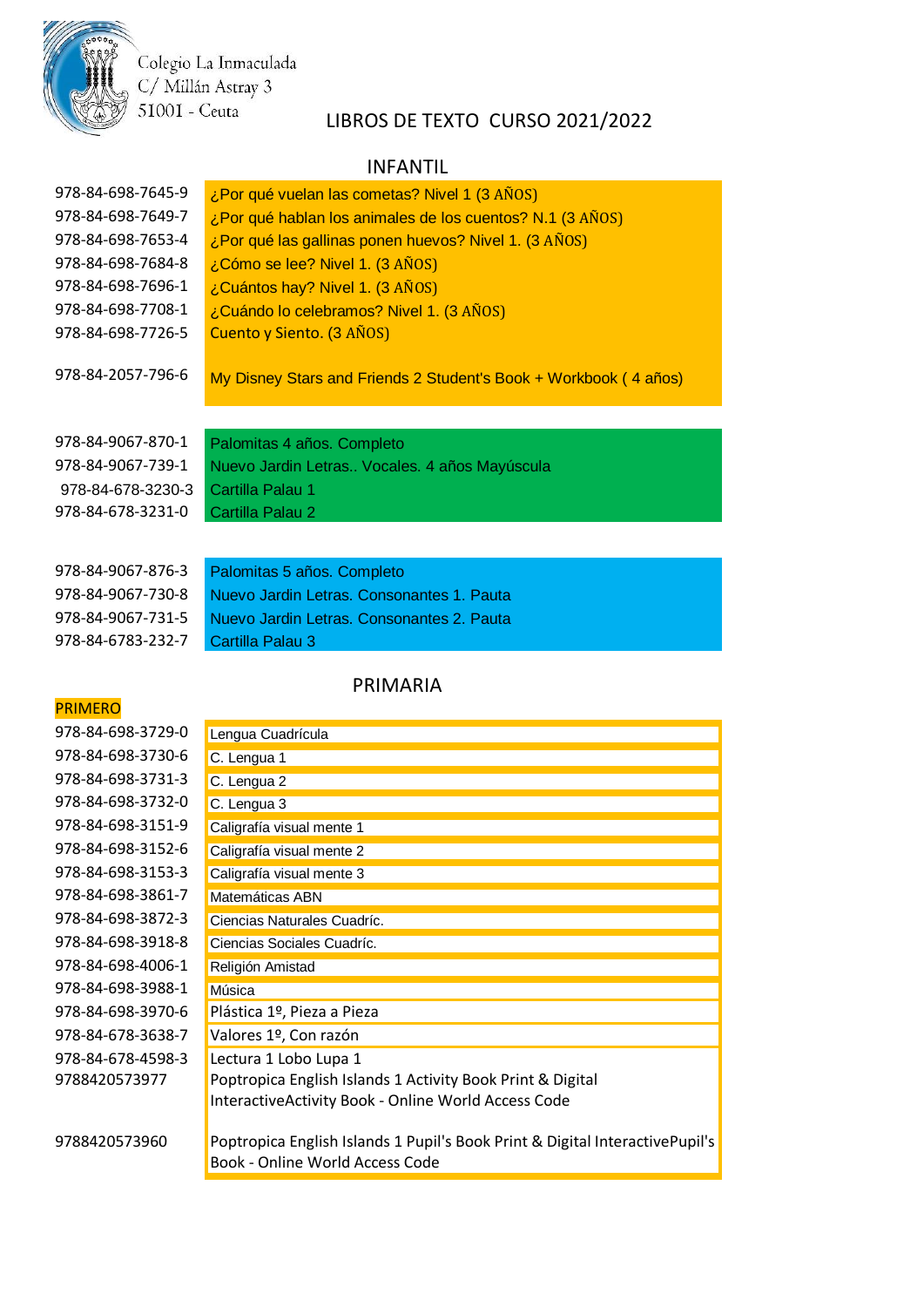| <b>SEGUNDO</b>    |                                                                                                                 |
|-------------------|-----------------------------------------------------------------------------------------------------------------|
| 978-84-698-3735-1 | LENGUA 2º, Pieza a Pieza                                                                                        |
| 978-84-698-3736-8 | Cuadernos Lengua nº1                                                                                            |
| 978-84-698-3737-5 | Cuadernos Lengua nº 2                                                                                           |
| 978-84-698-3738-2 | Cuadernos lengua nº 3                                                                                           |
| 978-84-698-3931-7 | CIENCIAS SOCIALES 2º, Pieza a Pieza                                                                             |
| 978-84-698-3875-4 | CIENCIAS DE LA NATURALEZA 2º, Pieza a Pieza                                                                     |
| 978-84-698-3864-8 | Matemáticas ABN 2º                                                                                              |
| 978-84-698-3973-7 | PLÁSTICA 2º, Pieza a Pieza                                                                                      |
| 978-84-698-3991-1 | MÚSICA 2º, Pieza a Pieza                                                                                        |
| 9788420574004     | Poptropica English Islands 2 Pupil's Book Print & Digital InteractivePupil's<br>Book - Online World Access Code |
|                   |                                                                                                                 |
|                   | Poptropica English Islands 2 Activity Book Print & Digital                                                      |
|                   |                                                                                                                 |
| 9788420574011     | InteractivePupil's Book and Activity Book - Online World Access Code                                            |
| <b>TERCERO</b>    |                                                                                                                 |
| 978-84-698-4164-8 | LENGUA 3º, Pieza a Pieza                                                                                        |
| 978-84-6984216-4  | MATEMÁTICAS ABN 3º,                                                                                             |
| 978-84-698-4224-9 | CIENCIAS DE LA NATURALEZA 3º Pieza a Pieza                                                                      |
| 978-84-698-4244-7 | CIENCIAS SOCIALES 3º Pieza a Pieza                                                                              |
| 978-84-698-4287-4 | PLÁSTICA 3º Pieza a Pieza                                                                                       |
| 978-84-698-4303-1 | VALORES SOCIALES Y CÍVICOS 3º Pieza a Pieza                                                                     |
| 978-84-698-4291-1 | MÚSICA 3º Pieza a Pieza                                                                                         |
| 978-84-698-4295-9 | RELIGIÓN CATÓLICA. AMISTAD 3                                                                                    |
| 9788420574059     | Poptropica English Islands 3 Activity Book Print & Digital                                                      |
|                   | InteractivePupil's Book and Activity Book - Online World Access Code                                            |
| 9788420574042     | Poptropica English Islands 3 Pupil's Book Print & Digital InteractivePupil's                                    |

| 978-84-698-5016-9  | LENGUA 4º,                                                                                                        |
|--------------------|-------------------------------------------------------------------------------------------------------------------|
| 978-84-698-5018-3  | Cuadernillos de Lengua                                                                                            |
| 978-84-698-5019-0  | Cuadernillos de Lengua                                                                                            |
| 978-84-698-5020-6  | Cuadernillos de Lengua                                                                                            |
| 978-84-698-5121-0  | MATEMÁTICAS 4º ABN                                                                                                |
| 978-84-698-5141-8  | CIENCIAS NATURALES 4º                                                                                             |
| 978-84-698-5202-6  | CIENCIAS SOCIALES 4º                                                                                              |
| 978-84-698-5310-8  | PLÁSTICA 4º                                                                                                       |
| 978-84-698-5334-4  | MÚSICA 4º                                                                                                         |
| 978-84-6978-8292-3 | Mundo de emociones                                                                                                |
| 9788420574080      | Poptropica English Islands 4 Pupil's Book Print & Digital InteractivePupil's<br>Book - Online World Access Code   |
| 9788420574097      | Poptropica English Islands 4 Activity Book Print & Digital<br>InteractiveActivity Book - Online World Access Code |